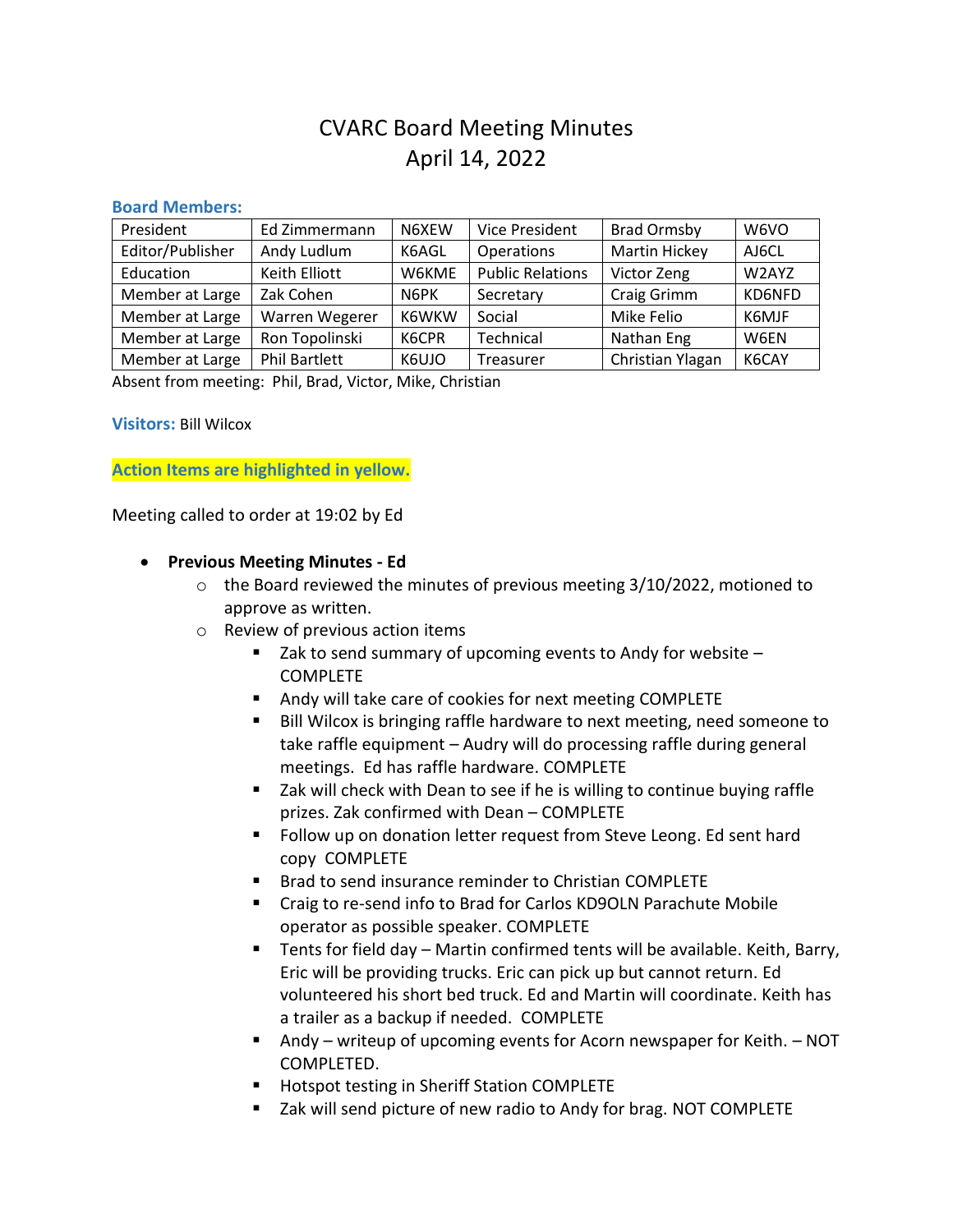- **Treasurer's report - Christian**
	- o Review of March 2022 by Ed
	- o the Board reviewed the financials for March, Andy moved to approve financials, 2<sup>nd</sup> by Keith, all approved.
- **President's report – Ed**
	- $\circ$  COVID- A hopeful distant memory.  $-$  return to normalcy. Hospitalizations are down even though cases are up.
	- o Announcements to be made at next general meeting
		- Zak will cover upcoming ACS events at next meeting.
		- Martin Save the Date for Field Day in June and need for volunteers.
		- Zak ACS district meeting for all ACS people, Zak scheduled room.  $1<sup>st</sup>$ Monday in May - May 2<sup>nd</sup> @ East County Sheriff Station
		- Nathan project sub-group
	- o CVARC BOARD MEETING 6/9 will be on ZOOM
		- Westlake Village Community Rooms, large and small, will not be available from May 31, 2022, through June 10, 2022. Los Angeles County will be using the rooms as a Vote Center for the upcoming primary election.
	- o CVARC GENERAL MEETING 4/21
		- Coffee will be by Mike Felio, Cookies by Andy
		- Pre-meeting dinner location TBD by Mike Felio.
		- Raffle Dean has agreed to continue with purchase of raffle prizes. Audrey (no call sign yet) Miller has agreed to run the raffle station during the meetings.
		- **EXPECTED heavy renewal traffic at May I general meeting, Ed to remind** Christian to attend.
		- Andy will send out dues notices.
	- o Club storage at Hilton Foundation update
		- Nothing new until Hilton returns to building, planned for May 1st
- **Vice President's report – Brad**
	- o Thursday, April 21st, 2022 –. General Meeting Topic- ARRL Update: Getting More from Your Membership – Santa Barbara Section Manager John Kitchens updates us a new emphasis at ARRL to enhance member services. John is confirmed.
	- o May 19 will be Martin to cover Field Day for half meeting. 2<sup>nd</sup> half of meeting will possibly be N3FJP video about Field Day config and usage. Discussed having possibly separate meeting to plan how to share info with club. LAN Party upcoming June  $11<sup>th</sup>$  for testing of Field Day computer connectivity. N3FJP has a video we might need to show at an upcoming meeting or separate meetings before Field Day.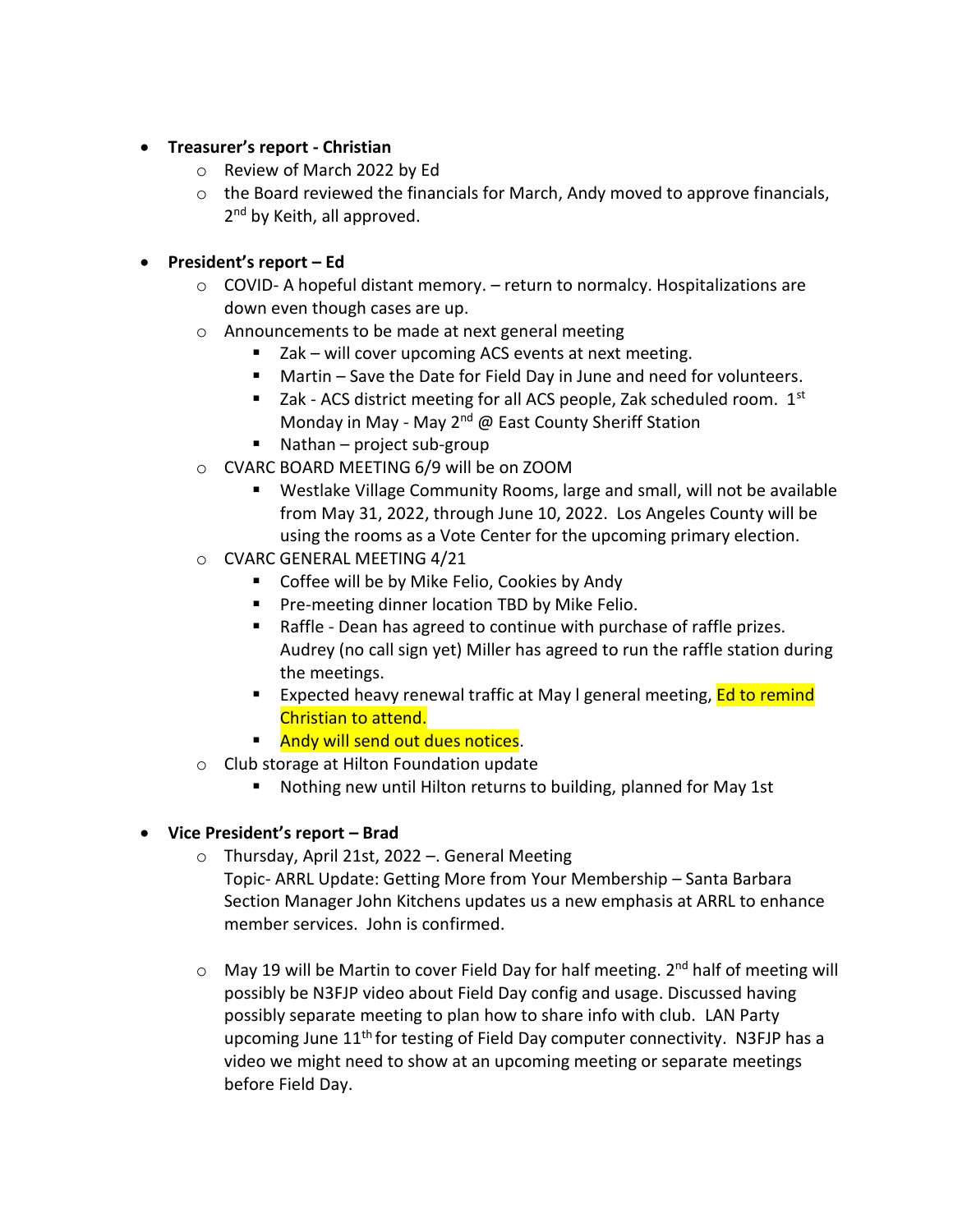- o July Go Kits
- $\circ$  Aug 18 emergency comms
- o Sept T-Hunt, Nathan will work with Victor.
- o Oct- Solar activity
- o Nov- WWI era radios, Bob Heil as backup
- o Dec -holiday party

#### • **Operations – Martin**

- $\circ$  Spring Fling / Rover round up was well attended. Food was adequate. Keith will send Andy a list of Rover Round up results for website.
- o Field Day 2022 updates
	- Martin passed around draft of band captain and auxiliary responsibility list for review
	- Martin waiting for Insurance doc from Christian, should have tomorrow. Written permission is needed for Field Day site.
	- Rob is providing County tents and Martin needs to coordinate transport of tents.
	- Need to decide BBQ cost Martin
	- Victor needs to coordinate with Andy for Media publicity. Martin will call Victor to coordinate
	- Zak to coordinate with Brad for sending message at Field Day. Discussion about Messaging handing for Field Day. Need to get 2m station working at Field Day site.
	- Stakes for big mast need a sledgehammer. Martin to coordinate
	- Ed needs to decide on elected official to invite to Field Day. Ed will do this week.
	- Safety officer is Gary
	- Rob to bring AED
	- Bill working on layout for Field Day.
	- Discussed layout and potential for additional RFI with large tents in use due to station proximity. Decided to keep 2 tents together in middle that will simplify layout for power and LAN. This will be more of a social event. 3<sup>rd</sup> tent will be placed by the gate or across road.
	- LAN party planned for June 11 to test computer connectivity for logging software.

#### • **Reports from Members at Large**

- o Zak Events for all places now open, Zak can book East County conf room as needed.
- o Warren nothing else
- o Phil not present
- o Ron will be out of town May-Jul and miss Field Day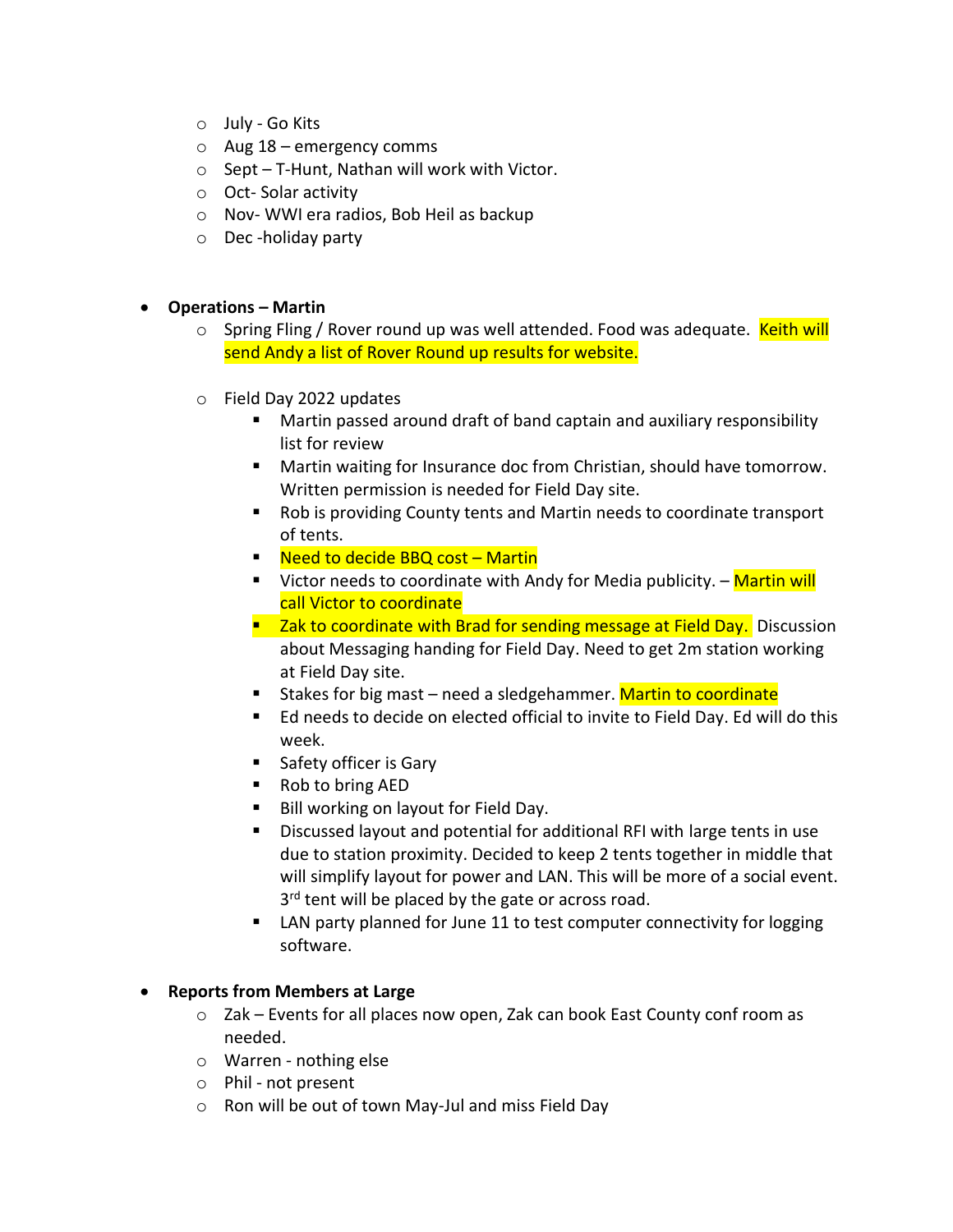#### • **Education – Keith**

 $\circ$  Classes will be the focus this year. No plans for Sat morning radio school. Classes are going well. General class in July. 2<sup>nd</sup> Tech course in Sept. Will make announcement at next general meeting. Keith will coordinate and find volunteer to teach an FT8 class.

#### • **Technical – Nathan**

- o Antenna project has stalled out
- $\circ$  Projects sub group no responses from email he sent out
- $\circ$  Nathan to speak at the next meeting. Suggest people share their projects.

# • **Publisher – Andy**

o Nothing else to add

# • **VE Coordinator – Andy**

- o Last VE session was of the largest sessions in last few years recently. 20 candidates, 19 passed and earned new license. 3 people passed both Tech and General.
- o Next VE session will be June 12.

# • **Public Relations-Victor**

- o Not present
- **Social – Mike**
	- o Not present
- **New business**
	- o Steve Gillis wants to pass on CW roll call net and looking for a successor. Martin offered to do it. Martin to coordinate with Steve.
	- $\circ$  Zoom for general meeting? Craig will support Zoom for General meeting and coordinate with Ed to send out a notice. This will be another test to see how many people join and if its needed.
- Meeting adjourned 20:26 Minutes captured and submitted by Craig KD6NFD

# **Summary of action items**

- CVARC General meeting- Expected heavy renewal traffic at May general meeting, remind Christian to attend. - Ed
- CVARC General meeting send out dues notices. Andy
- CVARC General meeting support next meeting on Zoom, work with Ed to send Zoom notice - Craig